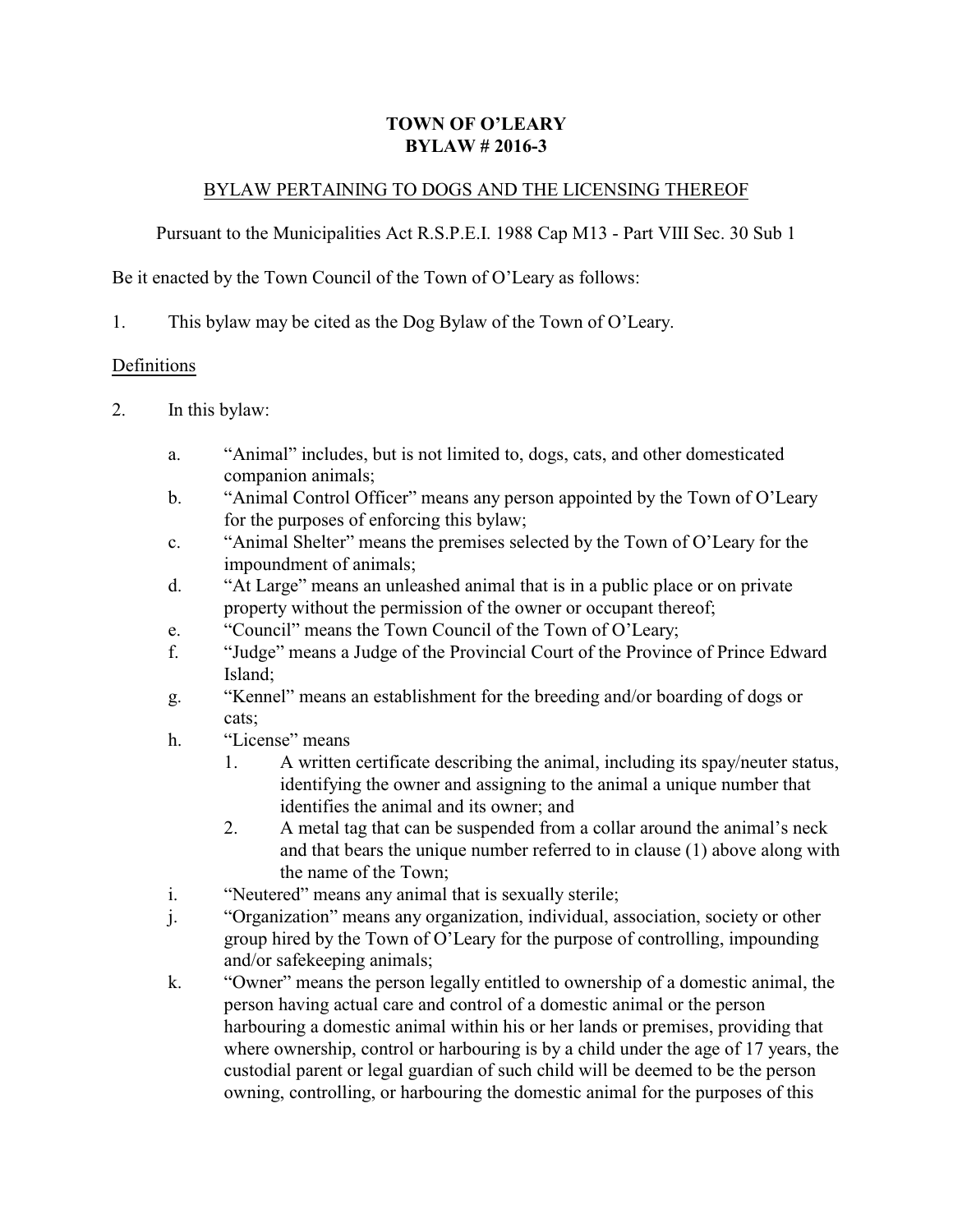bylaw;

- l. "Town" means the Town of O'Leary;
- m. "Dangerous Dog" means any individual dog that,
	- 1. Has inflicted severe injury on a human being without provocation on public or private property,
	- 2. Has killed a domestic animal without provocation while off the owner's property,
	- 3. That is attack trained,
	- 4. Has shown the disposition or tendency to be threatening or aggressive,
	- 5. Is kept for the purpose of security or protection, whether residential, commercial or industrial, of persons or property.
- n. "Muzzle" means a humane fastening or covering device of adequate strength over the mouth of an animal to prevent it from biting.

# Licenses

- 3. No person shall own a dog within the Town unless such dog is licenses pursuant to the provisions of this bylaw.
- 4. Upon application for a license, and prior to the issuance of a license, the owner of the dog shall provide the Town with the following information:
	- 1. The owner's name, street address, work telephone number and home telephone number;
	- 2. The name, breed, description and sex of the dog to be licensed (spay/neutered);
	- 3. The number of animals owned by the owner; and
	- 4. Such other information as may be required by the Town.
- 5. Upon receipt of a license, every owner of a dog shall suspend the metal tax referred to in clause 2 (h)(2) from a collar that is fastened around the neck of the dog and shall ensure that the metal tag remains suspended from the collar and is worn at all times.
- 6. Licenses issued under this bylaw shall not be transferred from one dog to another.
- 7. No person shall operate a kennel without first obtaining a kennel license from the Town and the fee for a kennel license shall be \$100.
- 8. Every person who owns or operates a kennel shall comply with the requirements set out in A Code of Practise for Canadian Kennel Operations (Canadian Veterinary Medical Association 1994).
- 9. Every person who owns or operates a kennel shall permit an Animal Control Officer to enter and inspect the kennel at all reasonable times, upon production of proper identification, for the purpose of determining compliance with this bylaw.
- 10. Where an Animal Control Officer finds that the owner or operator of a kennel does not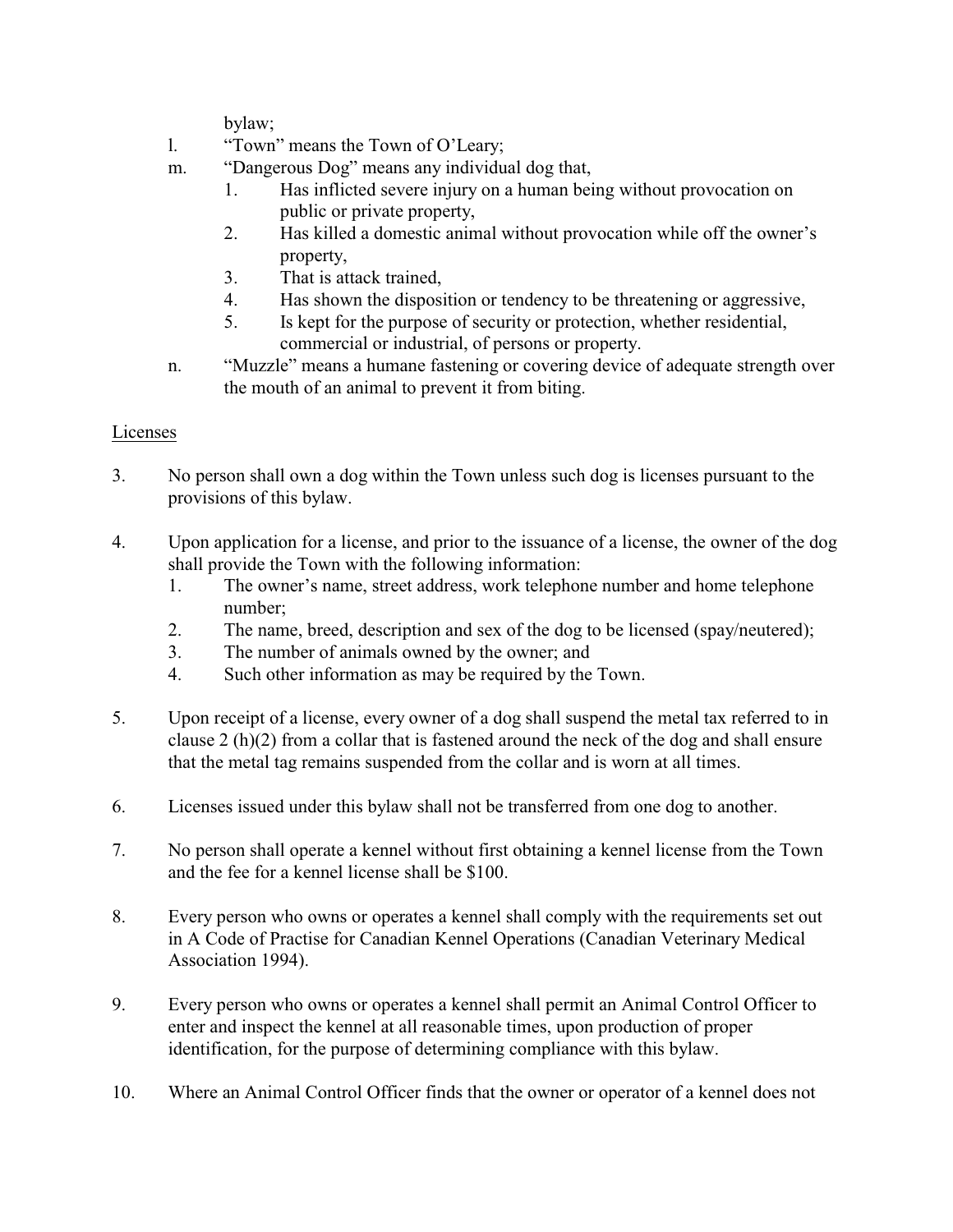comply with any regulations in this section, he or she may issue a compliance order and then if the kennel doesn't comply with the regulations he or she may suspend or revoke the license and direct that the animals be seized and impounded.

### Animal Control Officers

- 11. The Council may appoint Animal Control Officers for the purpose fo enforcing the provisions of this bylaw.
- 12. The Council may enter into an agreement with an organization for the enforcement of this bylaw.
- 13. For the purposes of carrying out his or her duties pursuant to this bylaw:
	- 1. An Animal Control Officer, when in pursuit of an animal, is authorized to enter onto private property within the Town and impound the animal, but this section does not authorize the Animal Control Officer to enter into a residence;
	- 2. An Animal Control Officer may seize any animal that is found "at large", and may impound such animal in the animal shelter, or in any other facility which, in the opinion of the Animal Control Officer is reasonable;
	- 3. Where an Animal Control Officer is in pursuit of an animal that has been "at large" and that has returned to the owner's property, the Animal Control Officer may impound the animal in the animal shelter, or in any other facility which, in the opinion of the Animal Control Officer is reasonable, but this section does not authorize the Animal Control Officer to enter into a residence;
	- 4. Where in the opinion of the Animal Control Officer, in consultation with a veterinarian, an animal seized and impounded is injured or ill and should be destroyed without delay for humane reasons or for reasons of safety to persons, the animal may be euthanized humanely if reasonable efforts to locate the owner have failed;
	- 5. Where an animal seized and impounded is injured or ill and is treated by a veterinarian, the Town is entitled to charge the person claiming the animal for the cost of treatment.
- 14. If the animal is wearing the metal tage referred to in Clause 2 (h)(2), then the Animal Control Officer shall notify the owner of the animal of the impoundment where it is reasonably possible to do so, and the Animal Control Officer shall inform the owner of the conditions under which the owner may regain custody of the animal.
- 15. The animal shelter for animals impounded in compliance with this bylaw shall be the facility provided by the organization engaged to enforce this bylaw.

### Dangerous Dogs

16. Any owner of a dangerous dog shall house such dog in a building or in a secure enclosure so that the dog may not come in contact with any person. At all times while outside the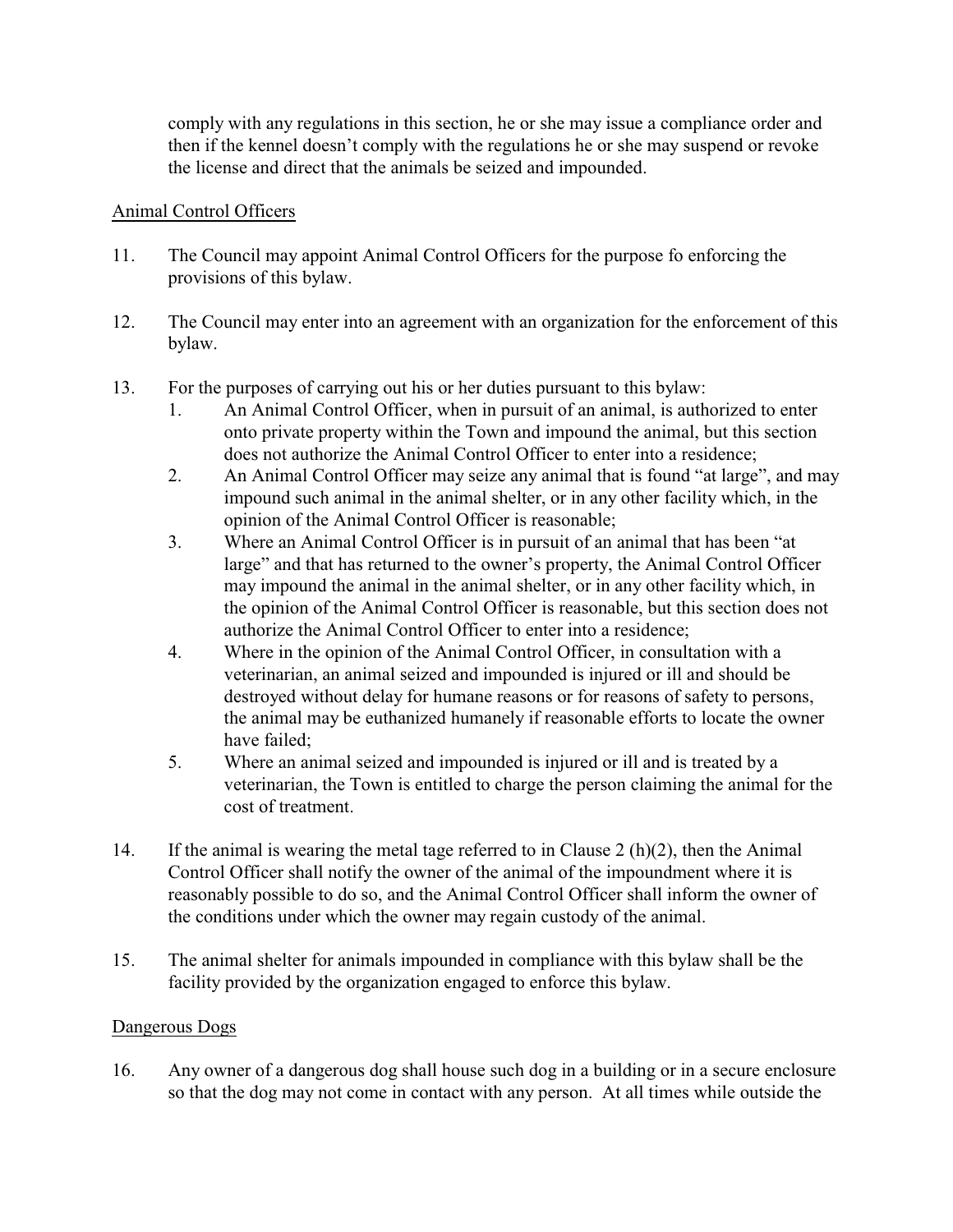said building or enclosure, such dog shall be securely restrained and muzzled on its owner's property.

17. A dangerous dog may be seized and destroyed by the Animal Control Officer if it is "at large".

## Recovery of Impounded Animals

- 18. No dog shall be released from impoundment unless it is licensed and all appropriate fees are paid in accordance with the provisions of this bylaw.
- 19. Subject to Section 18:
	- 1. Where an animal is impounded in accordance with this bylaw, the animal may be recovered by the owner within 120 hours of impoundment upon payment of a fine of \$50.00, plus a board fee as determined by the animal shelter fo reach 24 hour period or portion thereof that the animal is in the animal shelter;
	- 2. Where an animal is impounded in accordance with this bylaw on a second occasion, the animal may be recovered by the owner within 120 hours of impoundment upon payment of a fine of \$75.00, plus a board fee as determined by the animal shelter for each 24 hour period or portion thereof that the animal is in the animal shelter;
	- 3. Where an animal is impounded in accordance with this bylaw on a third occasion, the animal may be recovered by the owner within 120 hours of impoundment upon payment of a fine of \$100.00, plus a board fee as determined by the animal shelter for each 24 hour period or a portion thereof that the animal is in the animal shelter;
	- 4. Where an animal is impounded in accordance with this bylaw on a fourth occasion, the animal may be disposed of or destroyed in the manner prescribed by the organization;
	- 5. Where an animal is impounded in accordance with this bylaw the owner is subject to and shall pay any additional fees charged by the organization.
- 20. Where an impounded animal has not been recovered by the owner as provided under Section 19 of this bylaw, the animal may be disposed of or destroyed in the manner prescribed by the organization.
- 21. Where an animal is destroyed pursuant to Section 20, the owner is liable to the Town for the fine and fees referred to in Section 19, and for the costs incurred in destroying the animal, and for all costs, legal or otherwise, of any action that may be necessary to recover such fines and fees.
- 22. The organization is authorized:
	- 1. To receive animals pursuant to an eviction, incarceration, fire or medical emergency, or for any other situation the Town deems appropriate;
	- 2. To temporarily keep such animals for a maximum of five (5) days;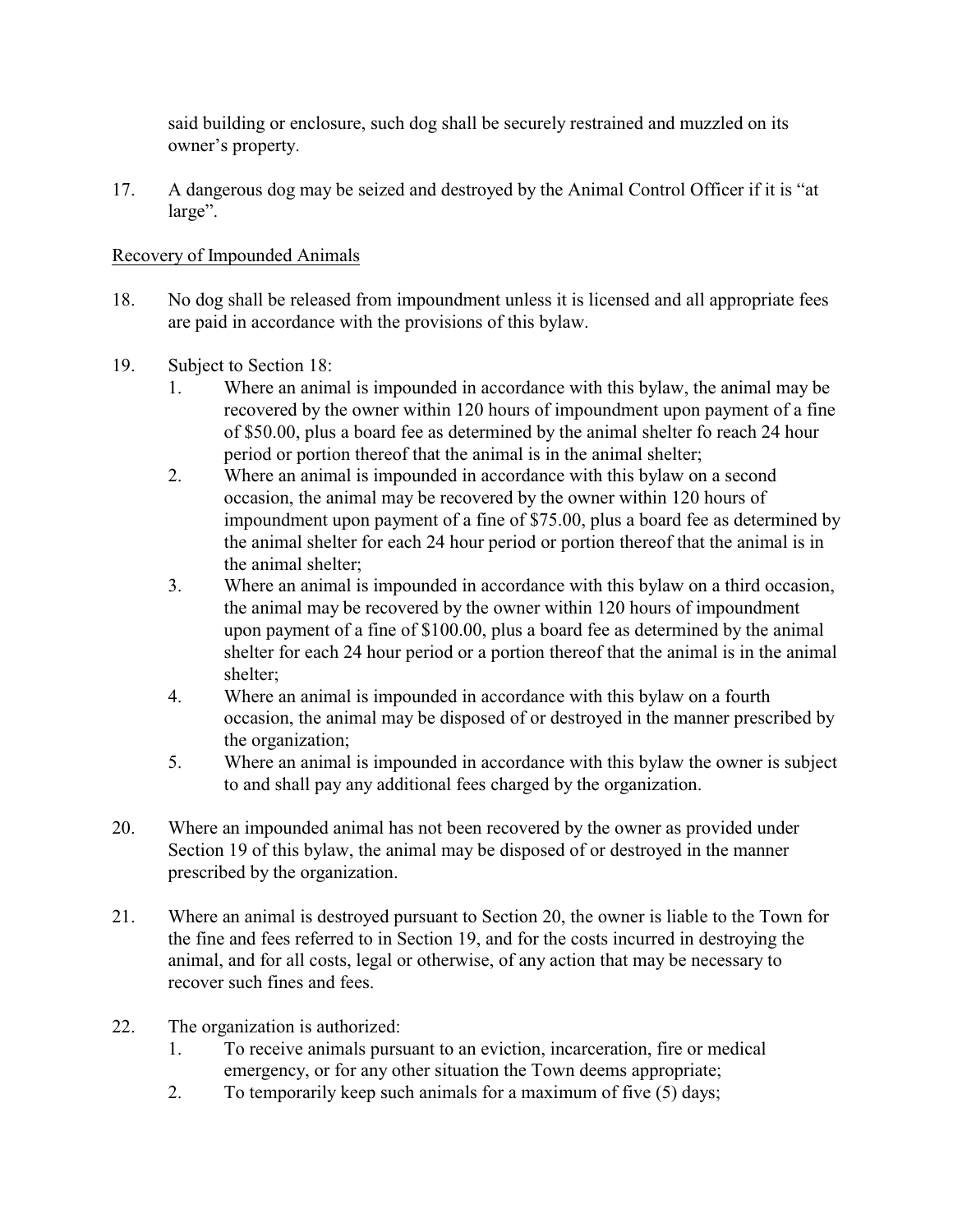- 3. To charge the owner, when the animals are redeemed, the current per diem sheltering fee and all costs for required veterinary care; and
- 4. At the end of the five day protective care period, to treat such animals as day one impounded animals, unless other arrangements are agreed to between the owner and the organization.

# Provision of Need

- 23. Every person who keeps an animal within the Town shall provide the animal or cause it to be provided with:
	- 1. Clean potable drinking water at all times and suitable food of sufficient quantity and quality to allow for normal growth and the maintenance of normal body weight;
	- 2. The opportunity for periodic exercise sufficient to maintain good health, including the opportunity to be unfettered from a fixed area and exercised under appropriate control where the animal is not "at large";
	- 3. The necessary veterinary care when the animal exhibits signs of pain or suffering.
- 24. Every person who keeps an animal which normally resides outside, or which is kept outside for short or extended periods of time, shall ensure the animal is provided with an enclosure which meets the following criteria:
	- 1. A total area that is at least twice the length of the animal in all directions;
	- 2. Contain a house or shelter that will provide shelter from heat, cold and wet that is appropriate to the animal's weight and type of coat. Such shelter must provide sufficient space to allow the animal the ability to turn around freely and lie in a normal position;
	- 3. In an area providing sufficient shade to protect the animal from the direct rays of the sun at all times;
	- 4. Pens and runs must be regularly cleaned and sanitized and excreta removed daily;
	- 5. Pens and runs shall be constructed of material of sufficient strength and in a manner adequate to confine the dog and prevent the entry of children;
	- 6. Pens or runs shall be located no closer than 1 metre to a property line and no closer than 5 metres from a dwelling unit located on an adjacent property.
- 25. No person may cause an animal to be hitched, tied or fastened to a fixed object where a choke collar or chain forms part of the securing apparatus, or where a rope or cord is tied directly around the animals's neck.
- 26. No person may cause an animal to be hitched, tied or fastened to a fixed object as the primary means of confinement for an extended period of time.
- 27. No person may cause an animal to be confined in an enclosed space, including a car, without adequate ventilation.
- 28. No person shall keep an animal within the Town in an unsanitary condition. Conditions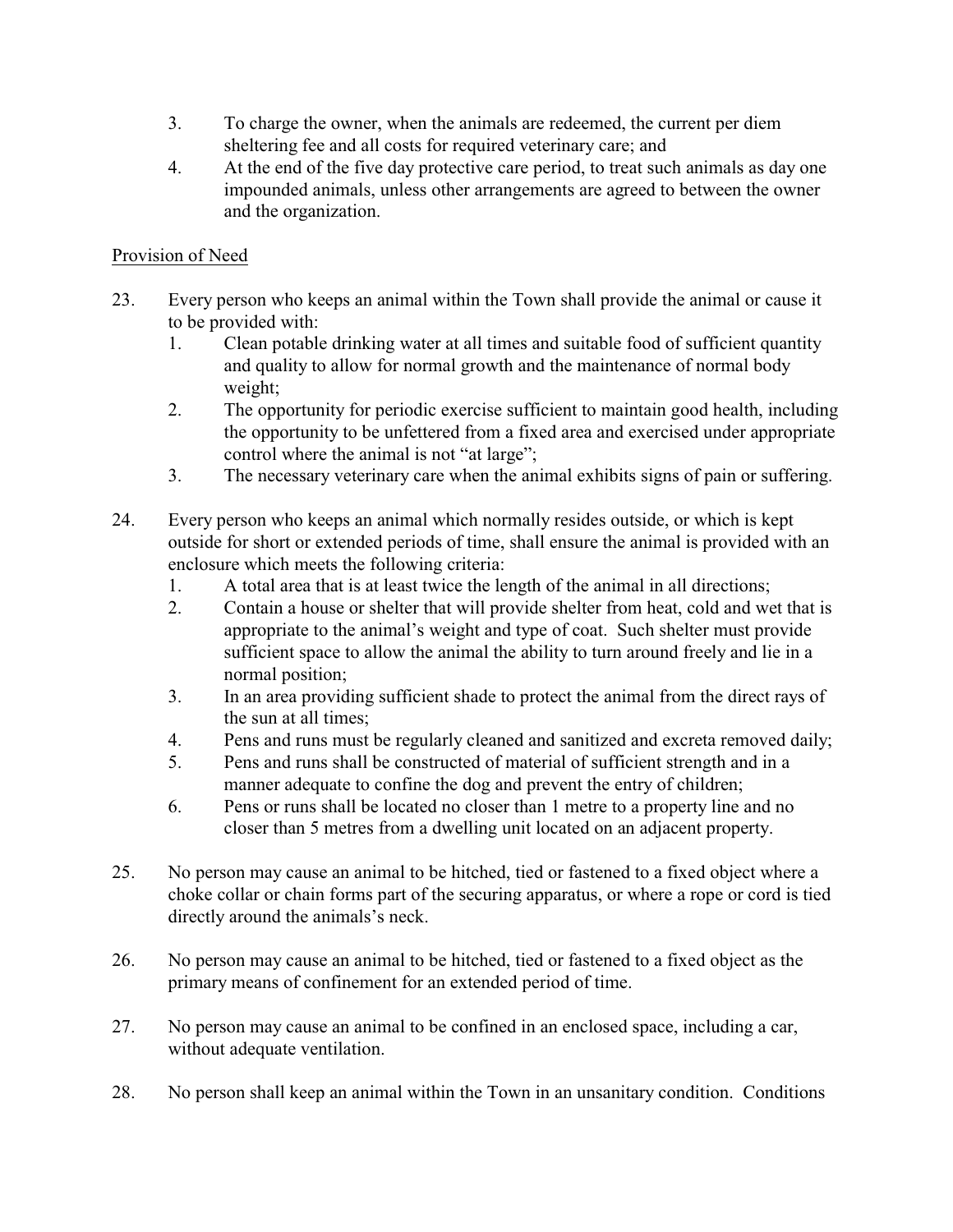shall be considered unsanitary where the keeping of the animal results in accumulation of fecal matter, an odor or insect infestation which endanger the health of the animal or any person or which disturb or are likely to disturb the enjoyment, comfort or convenience of any person in or about any dwelling, office, hospital or commercial establishment.

29. No person may transport an animal in a vehicle outside the passenger compartment unless it is adequately confined or unless it is secured in a body harness or other manner of fastening which is adequate to prevent it form falling off the vehicle or otherwise injuring itself.

### **Offences**

- 30. Any person who fails to comply with any provision of this bylaw is guilty of an offence and subject to the penalties set out herein.
- 31. The owner of an animal that is found "at large" is guilty of an offence.
- 32. The owner of an animal that disturbs the peace and quiet of any person within the Town is guilty of an offence.
- 33. The owner of an animal that damages public or private property is guilty of an offence.
- 34. A person is guilty of an offence who:
	- 1. Interferes with, or attempts to obstruct, an Animal Control Officer in the legal execution of his or her duties under this bylaw;
	- 2. Unlocks, unlatches or otherwise opens any vehicle in which any animal seized for impoundment has been placed, so as to allow or attempt to allow any animal to escape thereof; or
	- 3. Removes or attempts to remove any animal from the possession of an Animal Control Officer or from any person responsible for the operation of the animal shelter.
- 35. Any owner who allows his or her animal to defecate on public or private property other than his or her own property and does not remove the feces immediately is guilty of an offence.
- 36. The owner of an animal that bites, attacks or pursues any person, or attacks or pursues or attacks or pursues any vehicle, is guilty of an offence and, in addition to the penalties set forth in Sections 38 and 39, the animal may be destroyed by an Animal Control Officer.

#### Penalties

- 37. A person who is guilty of an offence hereunder, or who violates any of the provisions of this bylaw, is guilty of an offence and is liable upon summary conviction:
	- 1. For the first offence, to a fine of not less than \$100.00 and not more than \$500.00;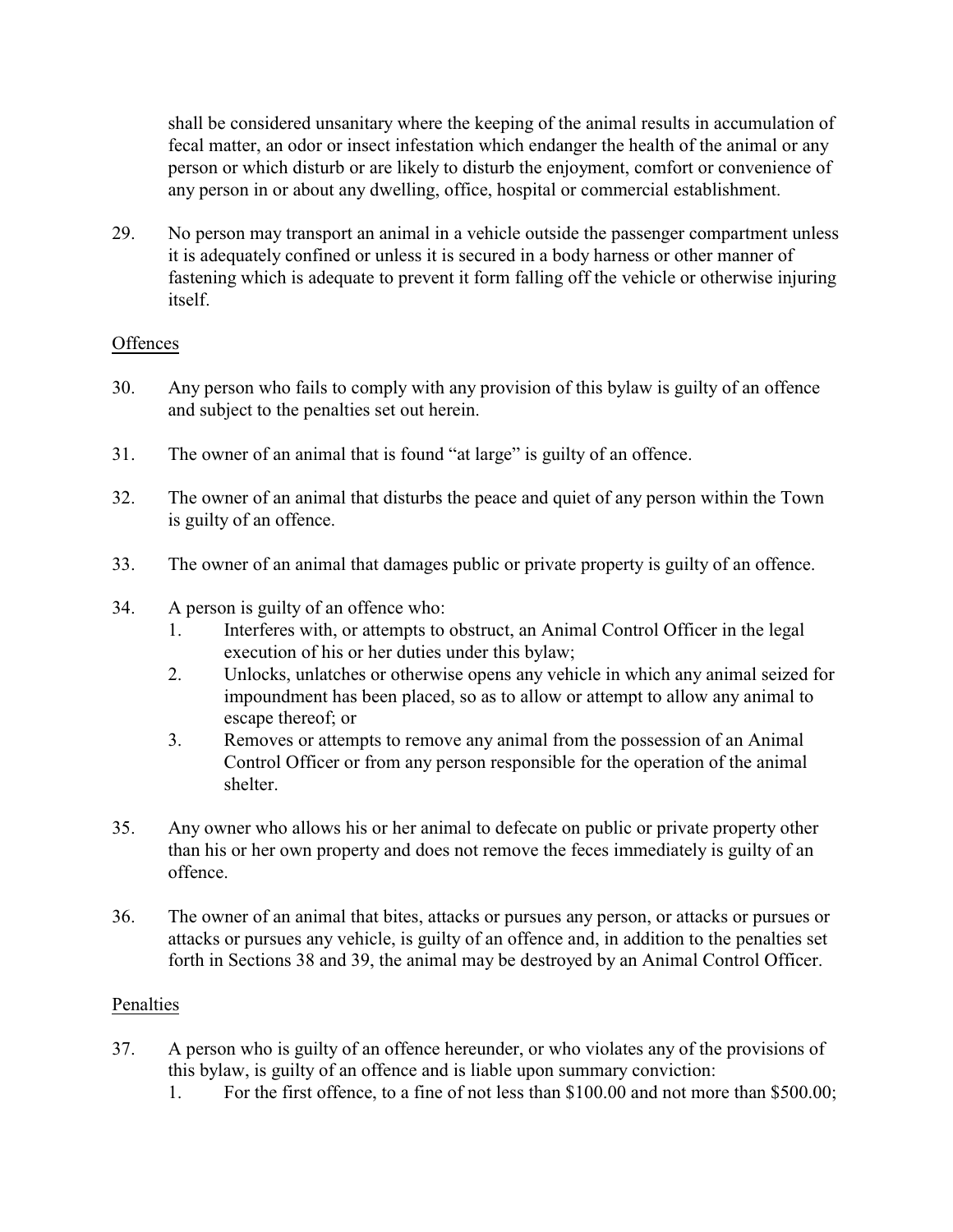2. For a subsequent offence, to a fine of not less than \$200.00 and not more than \$500.00.

And in default of payment of any fine imposed, to imprisonment for a term not exceeding 60 days.

- 38. In addition to the penalties set forth in Section 37, any person guilty of an offence hereunder or who violates any provision of this bylaw is liable for any or all costs, fees, charges or expenses, legal or otherwise, incurred by the Town in the prosecution of the offence, the total of which cannot exceed \$5000.00.
- 39. Each day any person violates any provision of this bylaw shall constitute a separate offence.
- 40. The levying and payment of penalties shall not relieve a person from the necessity of paying any charges or costs for which he or she is liable under this bylaw.

#### Appearance Before a Judge

- 41. Notwithstanding anything to the contrary stated herein, upon complaint being made to a Judget that an animal has bitten or has attempted to bite a person, or that an animal has viciously attacked another animal, the Judget may issue a summons directed to the owner of the animal, which summons shall briefly state the matter of the complaint and which summons shall require the owner to appear before a Judget at a specified time and place to answer the complaint and to be dealt with according to law.
- 42. If the complaint is proved, the Judget may make an order for the destruction of the animal by an Animal Control Officer authorized to enforce this bylaw and, for the purpose of carrying out this order, the Animal Control Officer may enter upon the owner's property or the property of the person in possession of the animal, and the Animal Control Officer may destroy the animal or remove the animal from the property for the purpose of destroying it.
- 43. The Judge may, in addition to any other penalty provided in this bylaw, direct the owner to pay for the costs of the proceedings and for the destruction of the animal.
- 44. All previous bylaws and amendments relating to Dogs and the Licensing Thereof be replaced by this Bylaw #2016-3.